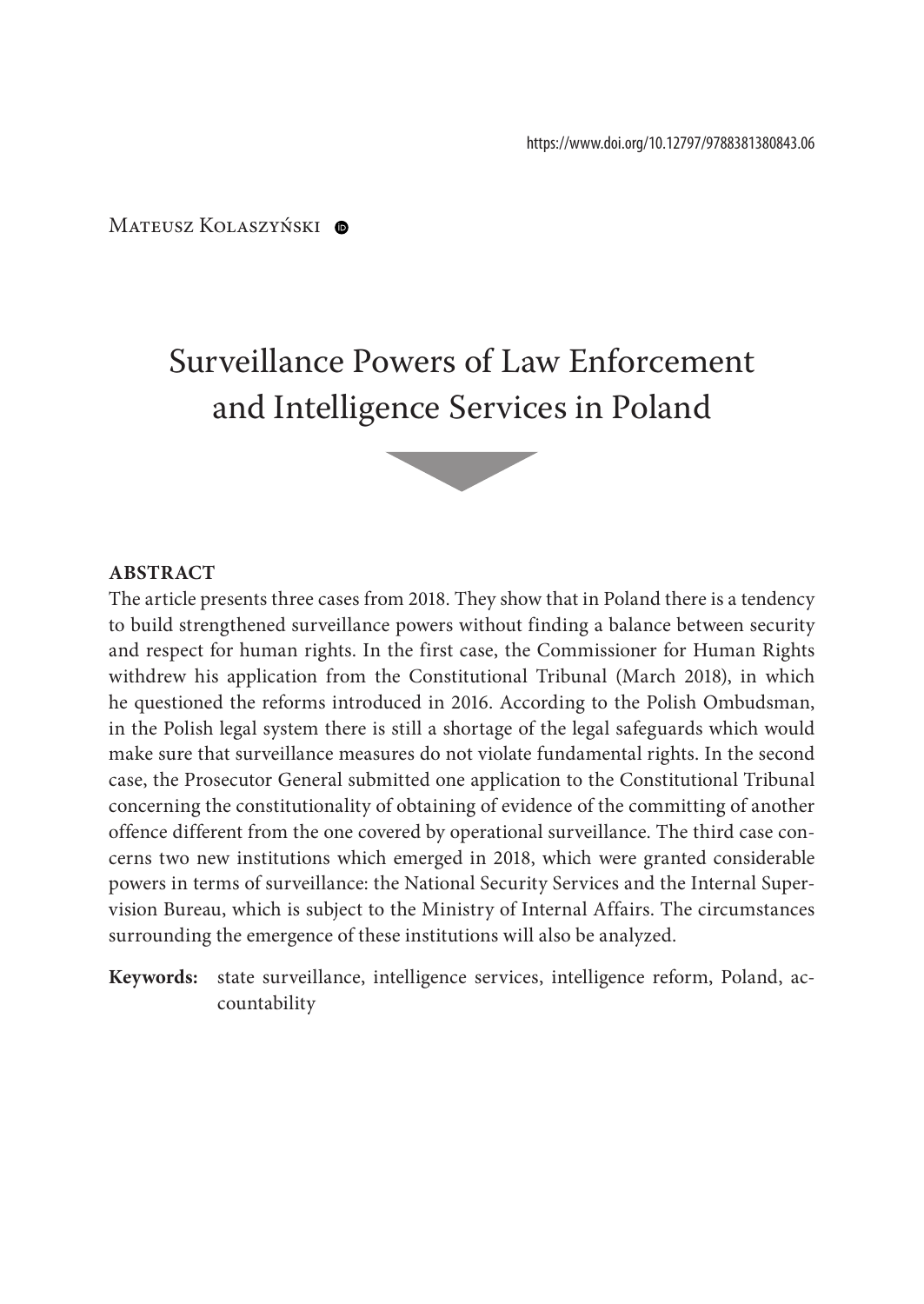## **INTRODUCTION**

Surveillance measures are typical in the work of law-enforcement agencies and intelligence services. They make it possible to fight against such threats as terrorism, cyber-attacks, organized crime etc. However, these activities may also seriously interfere with some fundamental rights of citizens, in particular privacy and data protection. Nowadays technological advancements have generated new threats and, at the same time, have provided means of fighting those threats, making such work increasingly complex. Technological progress means that intelligence services have tools for almost unlimited surveillance. It follows that the obligation of a state authority in this sphere is to provide adequate safeguards for its citizens. Reforms in this area are needed not only in Poland but also in other EU countries which are also subject to criticism concerning their surveillance laws.1 In Poland there were no significant surveillance reforms in 2018. So why would an article about the lack of such reforms be important? The simplest answer to this question is this: the starting point of surveillance law at the beginning of 2018 in Poland was not satisfactory.2

The amendments to the Police Act of 1990 $^{\rm 3}$  implemented many recommendations included in the Constitutional Tribunal judgment of the 30<sup>th</sup> of July 2014.<sup>4</sup> However, the most essential principles formulated in the judgment, which had to be reflected in the process of the revision of surveillance law, were not included. In this judgment, the Tribunal specified essential principles that must be jointly met by provisions which regulate the obtaining of information on individuals in secrecy by public authorities in a democratic state ruled by law. The Polish legislator has not introduced any such principles to date. For example, according to the judgment the law should provide for the right of the monitored person to be informed about the surveillance of them once it is finished, and the right to initiate a judicial review thereof (however, in exceptional circumstances a depar-

See e.g. R. J. Aldrich, D. Richterova, Ambient Accountability: Intelligence Services in Eu*rope and the Decline of State Secrecy*, "West European Politics" 2018, vol. 41, no. 4, pp. 1003- 1024; H. Born, M. Caparini, *Democratic Control of Intelligence Services: Containing Rogue Elephants*, Hampshire-Burlington: Ashgate, 2007; J. H. Dietrich, *Of Toothless Windbags, Blind Guardians and Blunt Swords: The Ongoing Controversy about the Reform of Intelligence Services Oversight in Germany*, "Intelligence and National Security" 2016, vol. 31, no. 3, pp. 397-415.

<sup>&</sup>lt;sup>2</sup> See A. Nyzio, *Wokół "ustawy inwigilacyjnej". Geneza, przepisy i konsekwencje Ustawy z dnia 15 stycznia 2016 r. o zmianie ustawy o Policji oraz niektórych innych ustaw,* "Jagielloński Przegląd Bezpieczeństwa" 2017, no. 2 (1) and literature referenced in this article.<br><sup>3</sup> The Act of 15 January 2016 amending the Police Act and certain other acts.<br><sup>4</sup> The Constitutional Tribunal *Judement* of 30 July 2014

<sup>4</sup> The Constitutional Tribunal, *Judgment of 30 July 2014* (no. K 23/11).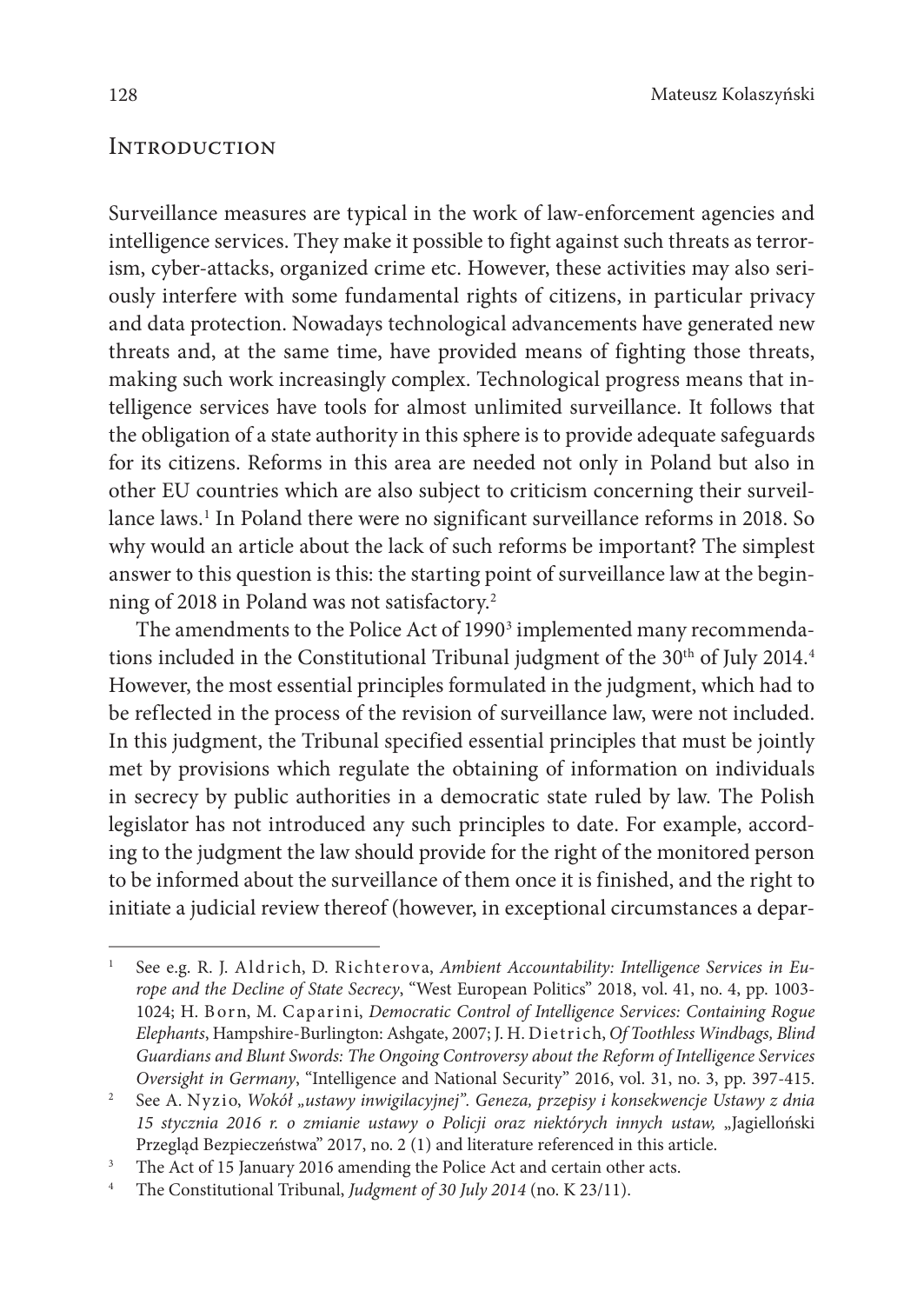ture from the notification rule should be possible).<sup>5</sup> Such a right has not yet been granted to citizens.

A number of recommendations from the Venice Commission have not been introduced in Polish law. According to the Opinion of 2016, procedural safeguards and material conditions set in the police acts<sup>6</sup> on implementing secret surveillance are still insufficient because they do not prevent excessive use of powers and unjustified interference in the privacy of individuals. Detailed recommendations of the Venice Commission concerned the strengthening of the proportionality principle in the following way: first, the limitation of the use of secret surveillance only to the most serious cases; secondly, the limitation of the duration of metadata monitoring. It is also important that respecting lawyerclient privilege (and other privileged communications) while ordering secret surveillance was mentioned. A number of recommendations concerned the mechanism of oversight of secret surveillance and metadata collection (to complement the system of judicial pre-authorization of secret surveillance with additional procedural safeguards, e.g. a privacy advocate, a complaints mechanism, a system of *ex-post* automatic oversight of such operations by an independent body).<sup>7</sup>

Many opinions regarding surveillance in the EU countries can be found in the reports of the European Union Agency for Fundamental Rights (FRA).<sup>8</sup> The issue of the impact of surveillance on fundamental rights is crucial in democratic countries. One of the FRA reports makes, e.g. the following recommendations: a clear legal framework; defining in law the competencies of oversight bodiesover

See also: The Constitutional Tribunal, *Decision of 25 January 2006* (no. S 2/06). The term "the police acts" includes the act of the 6<sup>th</sup> of April 1990 on the Police; the act of the 12<sup>th</sup> of October, 1990 on the Border Guard; the act of the 24<sup>th</sup> of August 2001 on the Military Police and military law enforcement bodies; the act of the 24<sup>th</sup> of May 2002 on the Internal Security Agency and the Foreign Intelligence Agency; the act of the 9<sup>th</sup> of June 2006 on the Central Anticorruption Bureau; the act of the 9<sup>th</sup> of June 2006 on the Military Counterintelligence Service and the Military Intelligence Service; the act of the 16<sup>th</sup> of November 2016 on the National Revenue Administration; and the act of the 8<sup>th</sup> of December 2017 on the National Security Service.

<sup>7</sup> Council of Europe, Venice Commission, *Opinion on the Act of 15 January 2016 Amending the Police Act and Certain Other Acts*, pp. 32-33, [https://www.venice.coe.int/webforms/docu](https://www.venice.coe.int/webforms/documents/default.aspx?pdffile=CDL-AD(2016)012-e)

[ments/default.aspx?pdffile=CDL-AD\(2016\)012-e](https://www.venice.coe.int/webforms/documents/default.aspx?pdffile=CDL-AD(2016)012-e) (accessed March 17, 2019).<br><sup>8</sup> See e.g. European Union Agency for Fundamental Rights, *Surveillance by intelligence services*: *fundamental rights safeguards and remedies in the EU*. *Volume I: Member States' legal frameworks*, Luxembourg: Publications Office of the European Union, 2017; European Union Agency for Fundamental Rights, *Surveillance by intelligence services: fundamental rights safeguards ad remedies in the EU. Volume II: field perspectives and legal update*, Luxembourg: Publications Office of the European Union, 2017.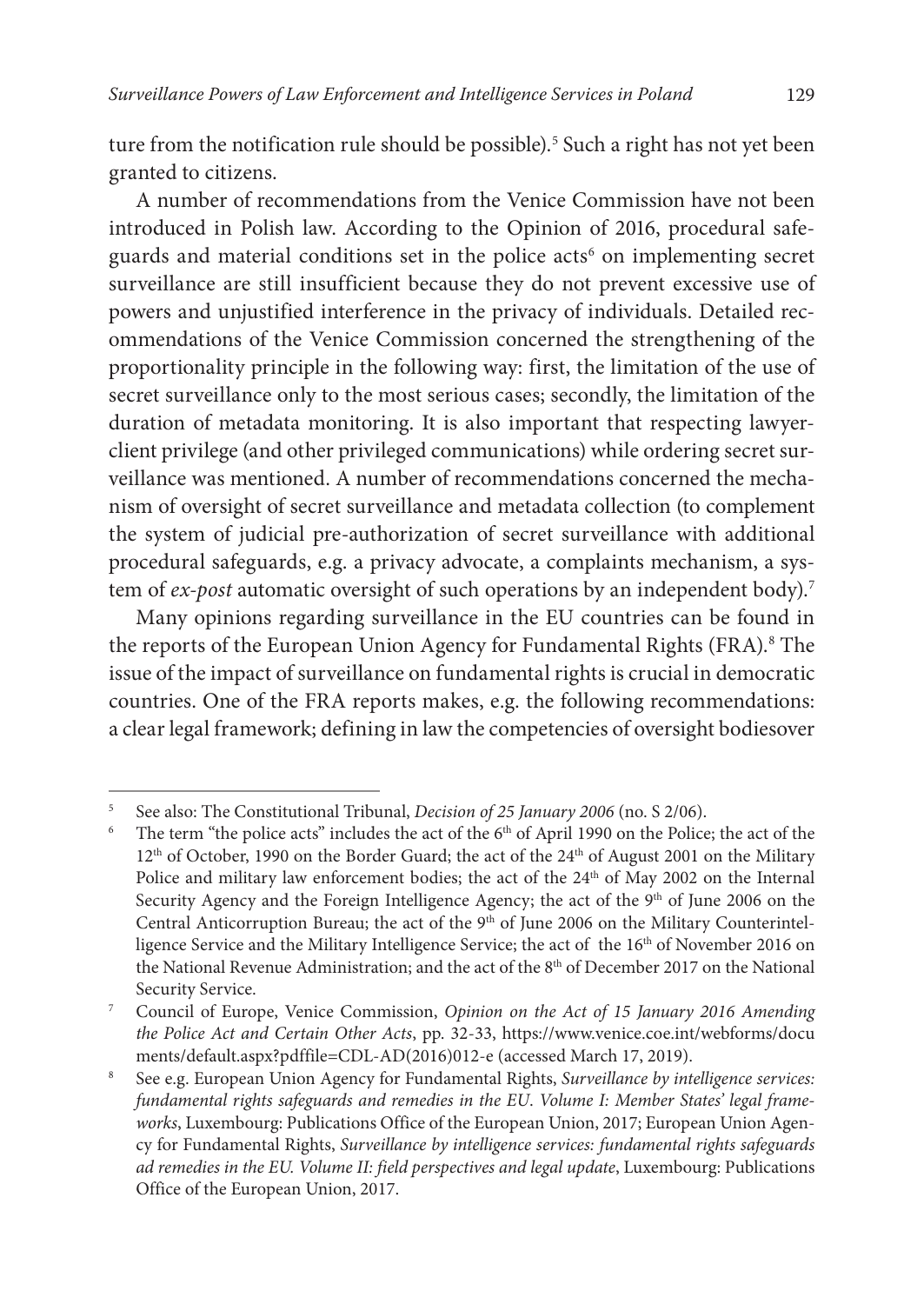international intelligence cooperation, efficient protection of whistleblowers, safeguards against surveillance for protected professions (e.g. members of parliament, members of the judiciary, lawyers and media professionals). These reforms should be introduced along with broad consultation and openness during the legislative process. A significant number of the recommendations concerned the oversight systems of intelligence services. The legal system should provide independent intelligence oversight with sufficient powers and competencies, technical expertise, openness to public scrutiny etc.

In the Polish case, the introduction of these recommendations would require fundamental systemic changes in surveillance and intelligence law. Such extensive reforms have been implemented in France, Germany, the Netherlands and the United Kingdom in recent years.<sup>9</sup> In Poland there are no governmental proposals for such reforms although the program of the ruling PiS ('Law and Justice') party assumes the strengthening of parliamentary oversight of intelligence services and the adoption of comprehensive surveillance law.10 Neither the program nor the governmental policy links the surveillance issue to the protection of individual rights. Poland is definitely going in a different direction, by strengthening the surveillance powers of the security services without material and procedural safeguards for fundamental rights. This article will present three cases from 2018. They show that in Poland there is a tendency to build strengthened surveillance powers without finding a balance between security and respect for human rights.

In the first case, the Commissioner for Human Rights withdrew his application from the Constitutional Tribunal (March 2018), in which he questioned the reforms introduced in 2016.11 According to the Polish Ombudsman, in the Polish legal system there is still a shortage of the legal safeguards which would make sure that surveillance measures do not violate fundamental rights. However, the Ombudsman stated that there was no chance of independent and substantive judgment of the Constitutional Tribunal. The main reasons were changes in structure and personnel of the Tribunal after controversial reforms after 2016.

In the second case, the Prosecutor General submitted one application to the Constitutional Tribunal concerning the constitutionality of art. 168b of the Code of Criminal Procedure (July 31, 2018). This provision concerns the obtaining of

<sup>9</sup> European Union Agency for Fundamental Rights, *Surveillance by Intelligence Services: Fundamental Rights Safeguards and Remedies in the EU. Volume II…*, p. 9.

<sup>10</sup> *Program Prawa i Sprawiedliwości 2014. Zdrowie. Prawa. Rodzina*, p. 62, http://pis.org.pl/doku menty (accessed March 19, 2019).<br><sup>11</sup> The Commissioner for Human Rights, application no. K 9/16.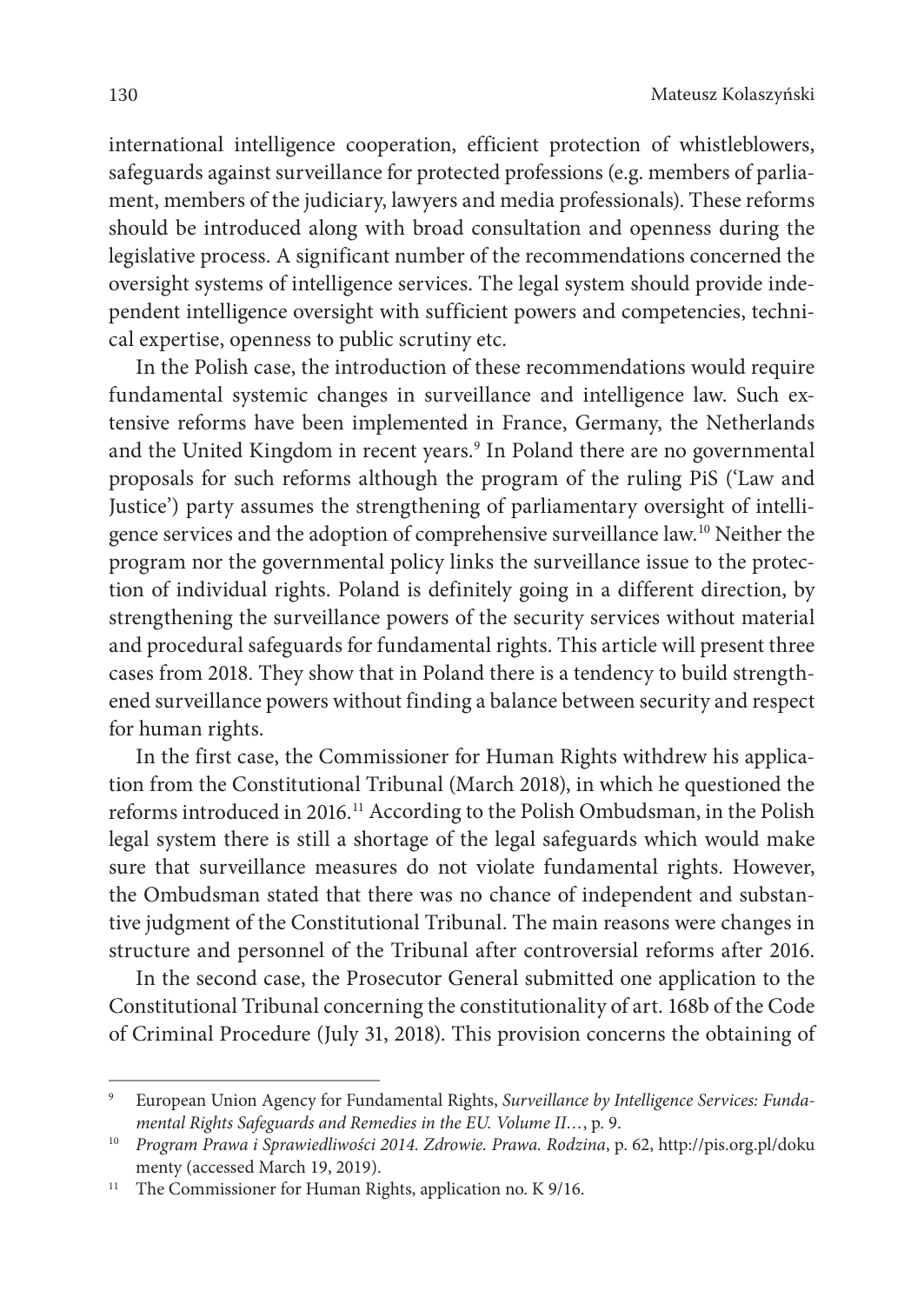evidence of the committing of another offence different from the one covered by operational surveillance. In this case it is crucial to understand what the concept "another offence" means. The Prosecutor General claims that "another offence" means all offences – if operational surveillance has provided evidence of a different crime (any offence), or one committed by a different person (any person), the prosecutor shall take a decision as to whether to use this evidence in criminal proceedings. According to the Resolution of the 28th of June 2018 of the Supreme Court, "another offence" means a catalog of crimes for which operational surveillance could be legally applied. These are only serious offences, mainly crimes.<sup>12</sup> The Prosecutor General does not accept such a narrow understanding of the concept.

The third case concerns two new institutions which emerged in 2018, which were granted considerable powers in terms of surveillance: the State Protection Service (established on the 1<sup>st</sup> of February 2018 to replace the Government Protection Bureau), and the Internal Supervision Bureau, which is subject to the Ministry of the Interior and Administration. The second institution is supposed to keep other services under surveillance by request of the Minister of the Interior and Administration. The circumstances surrounding the emergence of these institutions will also be analyzed in the following.

# CASE NO. 1

In March 2018 the Commissioner for Human Rights withdrew his application from the Constitutional Tribunal in which he questioned the reforms introduced in 2016. The reform significantly extended the surveillance powers of law enforcement agencies and intelligence services. That is why in February 2016 the Polish Ombudsman questioned the most important provisions of the amendment to the Constitutional Tribunal. According to him, the reform not only fails to execute the judgment of the Constitutional Tribunal of 2014, but "seriously violates the constitutional rights and freedoms and the standards set out in international law".13

<sup>12</sup> According to article 7 of the Polish Penal Code: The offence is either a crime or a misdemeanor (§ 1). The crime is a prohibited act subject to penalty of imprisonment of not less than 3 years or to a more severe penalty (§ 2). A misdemeanor is a prohibited act subject to the penalty of a fine higher than 30 times the daily fine, the penalty of restriction of liberty or the penalty of deprivation of liberty not exceeding one month (§ 3).

<sup>&</sup>lt;sup>13</sup> The Commissioner for Human Rights application no. K 9/16, p. 6.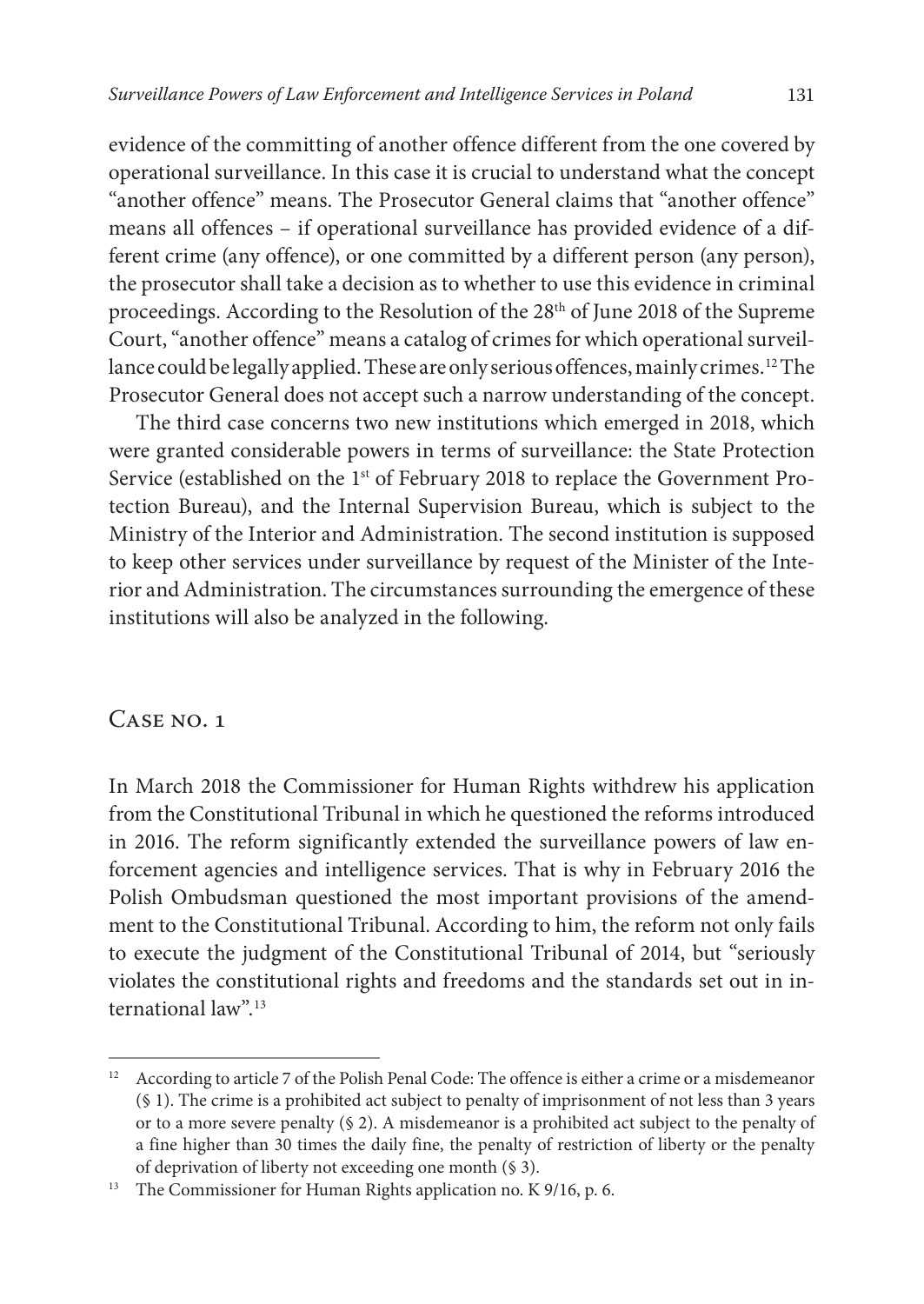The most important allegations included in the application concerned the violation of the right to privacy and the protection of the personal data of citizens:

- The lack of a time limit, or the disproportionately long duration of op**erational surveillance** (named in the official English translation of the police acts as "operational control"). Operational surveillance is a power of the police and intelligence services which includes such measures as listening to and recording the contents of telephone conversations and correspondence conducted via telecommunication networks (e-mails, messengers, etc.), in ordinary letters or recorded "live" conversations with listening devices, etc. Therefore, operational surveillance allows these services to know the content of communications assumed to be private by those involved in them.14 Operational surveillance is performed, as a rule, with the prior consent of a regional court.15 This power can be prolonged to a maximum of 18 months. This is too long a time period for the Ombudsman, and in his opinion it does not satisfy the condition of the proportionality principle. The Ombudsman questions the fact that for one and a half years the services may listen in on people or read their correspondence – regardless of whether criminal proceedings will be initiated on this basis.
- The very broad mandate of police and intelligence services to collect meta**data**. Metadata is all data connected to and regarding a (tele-)communication. It may include information about phone calls placed or received, numbers dialed, duration of calls, geographical location of mobile devices at a given moment, websites visited, login details, personal settings, addresses of e-mail correspondence etc.16 This power gives police and intelligence services the opportunity to reveal considerable information about a person's private life. The grounds for collecting metadata under the police acts are very wide. Services may collect metadata for any useful purpose related to their very broad mandate to maintain peace and order.<sup>17</sup> Metadata may be obtained without prior consent of a court or another independent body external to police and intel-

<sup>14</sup> See Council of Europe, Venice Commission, *op. cit.*, p. 7.

<sup>&</sup>lt;sup>15</sup> In "cases of the utmost urgency, where any delay could result in the loss of information or the obliteration or destruction of the evidence of a crime", police may start surveillance without prior consent of the court but with the authorization of a prosecutor. If consent is not granted within the following 5 days, surveillance must be suspended and the material obtained must be destroyed. 16 See Council of Europe, Venice Commission, *op. cit.*, p. 7.

<sup>&</sup>lt;sup>17</sup> E.g. under Article 20c para. 1 of the Police Act, the Police can obtain metadata "in order to prevent or detect crimes or in order to save human life and health, or in order to support search and rescue missions".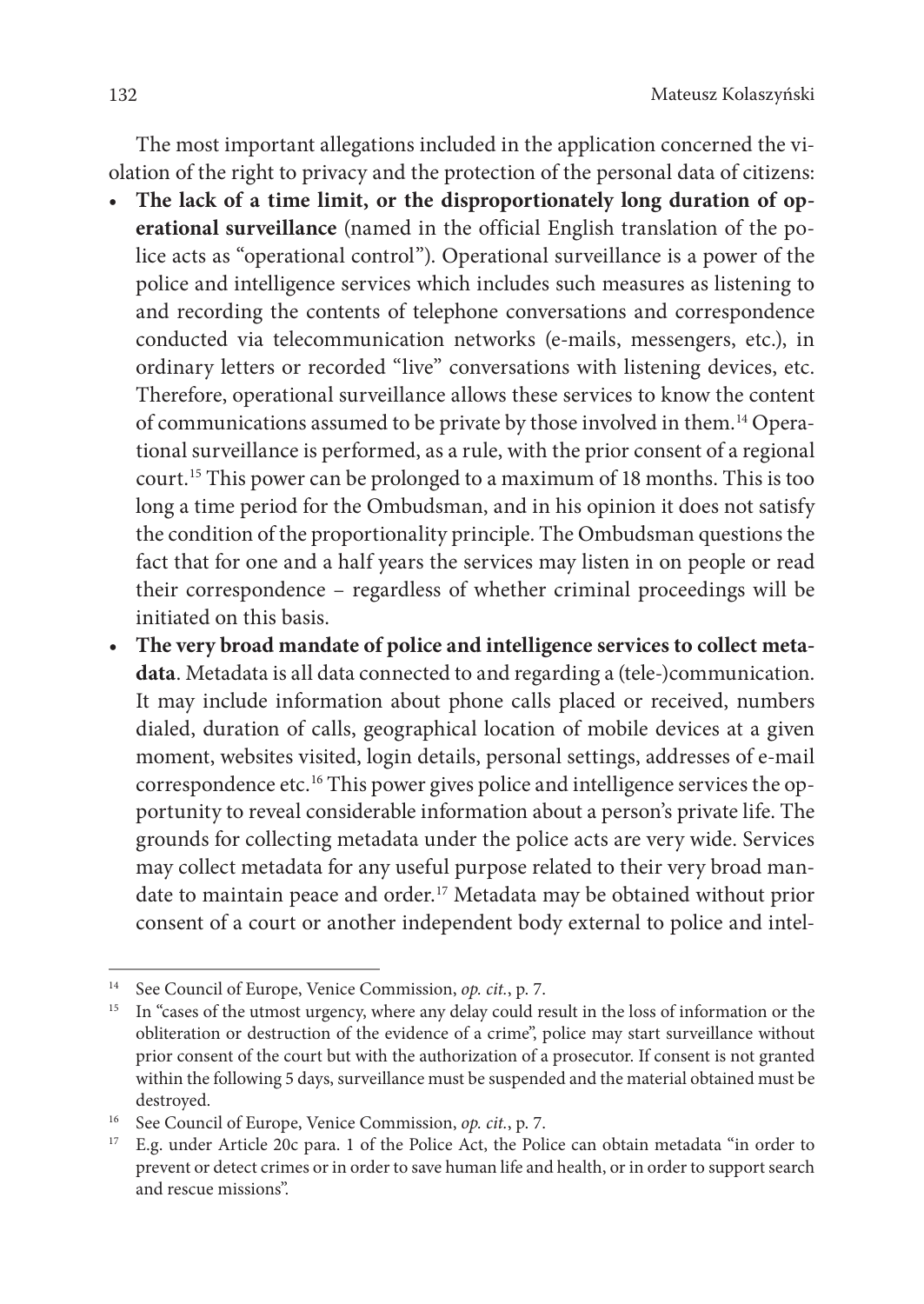ligence services. Moreover, metadata collection does not have to be related to criminal proceedings. According to the Ombudsman, such a very broad mandate for the collection of metadata leads to the risk of abusive surveillance being employed: metadata can be collected not only when it is necessary but also when it is just convenient for the services.

- **No real oversight of metadata collection by an independent body.** Regarding the collection of metadata, there is only a system of ex-post review in Poland. The police acts require police and intelligence services to submit, to competent regional courts, biannual reports containing generalized information about the metadata collected during a given period of time. According to the Ombudsman, courts do not have all the necessary legal tools with which to fulfill their controlling function. The reporting obligation is insufficient because reports contain only summarized information, which does not give insight into the particulars of each specific case. That is why the system of expost review provides only illusory oversight.
- **The lack of the right of a monitored person to be informed about surveillance.** As already noted above, such a right has not yet been granted to citizens. According to the current provisions a citizen does not receive such information, even when no evidence was detected during the surveillance.
- **Flaws in the provisions regulating the surveillance of privileged communications.** The Ombudsman in his application drew particular attention to the weaker professional privilege which covers notaries, advocates and legal advisors (who do not act as defense lawyers), tax advisors, doctors, mediators or journalists. Nothing in Polish law prevents the police and intelligence services from listening to such conversations. Moreover, the court must allow recordings of such conversations as evidence if two conditions are met: first, it is "necessary from the viewpoint of the justice system"; second, when there are no other means of establishing the facts of the case available. The concept of the "viewpoint of the justice system" is blurred. It is necessary for the Ombudsman to reflect on a more stringent rule which would describe the circumstances in which privileged professional communications may be secretly recorded and then introduced as evidence.

The allegations of the Commissioner for Human Rights are based on the caselaw of the European Court of Human Rights, Court of Justice of the EU and the Polish Constitutional Tribunal<sup>18</sup> The case-law of these courts is essentially convergent. Therefore, the allegations are very similar to the recommendations of

<sup>18</sup> The Constitutional Tribunal, *Judgment of 12 December 2005* (no. K 32/04).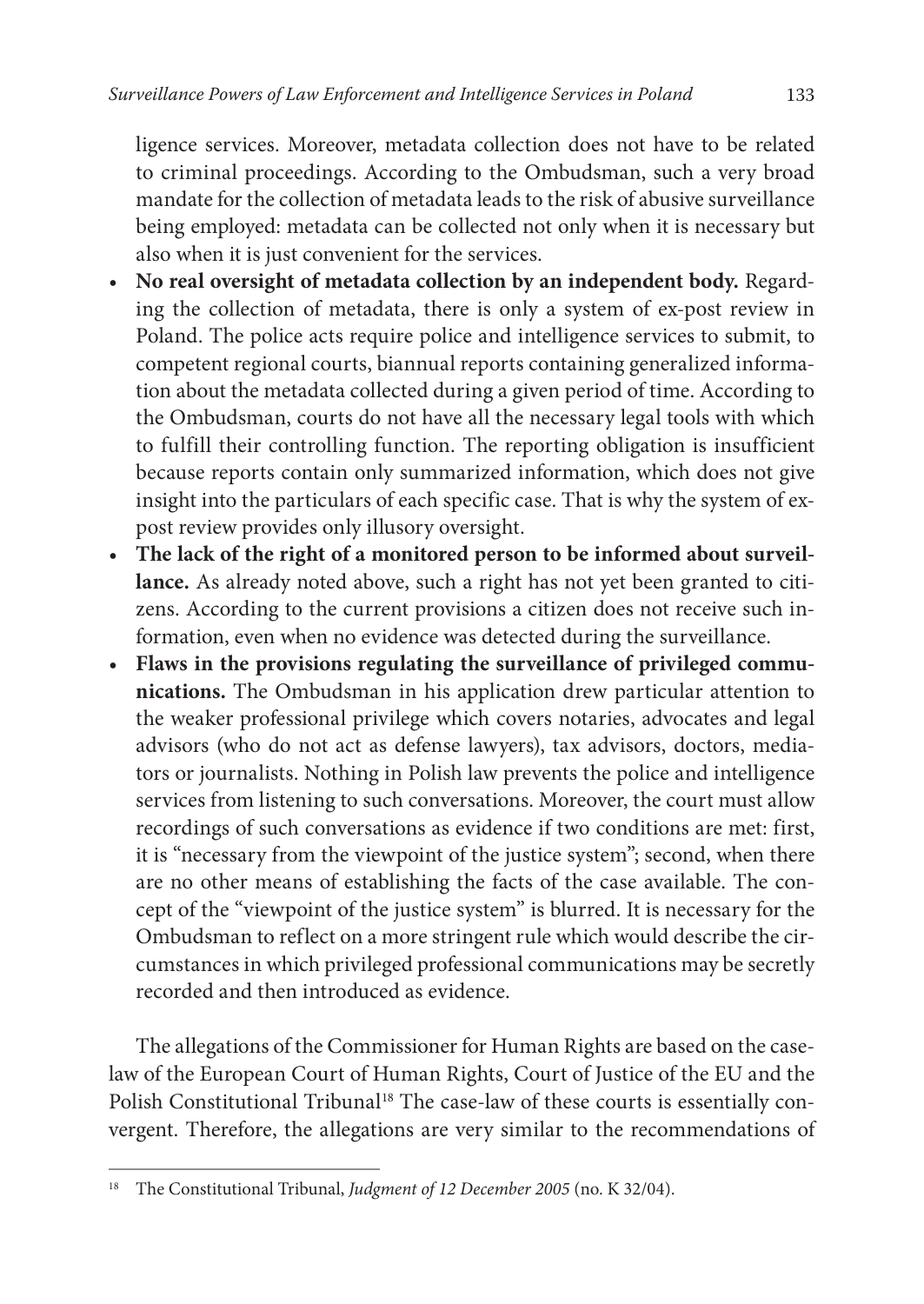the Venice Commission. *Nota bene*: the Venice Commission, "in deference to the Constitutional Tribunal", avoided commenting on the compatibility of the 2016 amendments with the Polish Constitution and based its analysis on international standards.<sup>19</sup>

The key issue here is to determine the reason for the Ombudsman's withdrawal of his application. As noted above, he stated that there was no chance of independent and substantive judgment of the Constitutional Tribunal. Primarily (before the changes in Tribunal), the Ombudsman's application was due to be recognized by the Constitutional Tribunal in full panel (at least 11 out of 15 judges). Later, structural and personnel changes in the Constitutional Tribunal influenced the manner in which application was considered. In January 2017 the President of the Constitutional Tribunal, Julia Przyłębska, decided that the case would be examined by a panel of five. The Ombudsman drew attention to the lack of a legal basis for the change in the composition of the Tribunal in this case. Moreover, the judges elected – in violation of the constitution – were members of the panel of five judges. At this point, there is no need to delve into this legal dispute – it is clear that the application of the Ombudsman would be considered by a panel of five judges of the Tribunal instead of full branch. The majority of the judges in this branch were selected after the controversial reforms of the Constitutional Tribunal by the current government.

The withdrawal of the application for the above reasons is very significant if we take into account the role of the Constitutional Tribunal in limiting the powers of surveillance. Until now it has been one of the key institutions in the system of oversight of the police and intelligence services. The jurisprudence of the Constitutional Tribunal has often contributed to changes of surveillance law in the direction of the introduction of procedural and material safeguards for human rights.

# $CASE NO. 2$

On the 31st of July 2018 the Prosecutor General submitted one application to the Constitutional Tribunal concerning the constitutionality of art. 168b of the Code of Criminal Procedure.20 As to the substance, he proposes to literally understand

<sup>19</sup> See Council of Europe, Venice Commission, *op. cit.*, p. 5.

<sup>&</sup>lt;sup>20</sup> This provision was introduced by the Act of the  $11<sup>th</sup>$  of March, 2016 amending the Act – Code of Criminal Procedure and some other acts.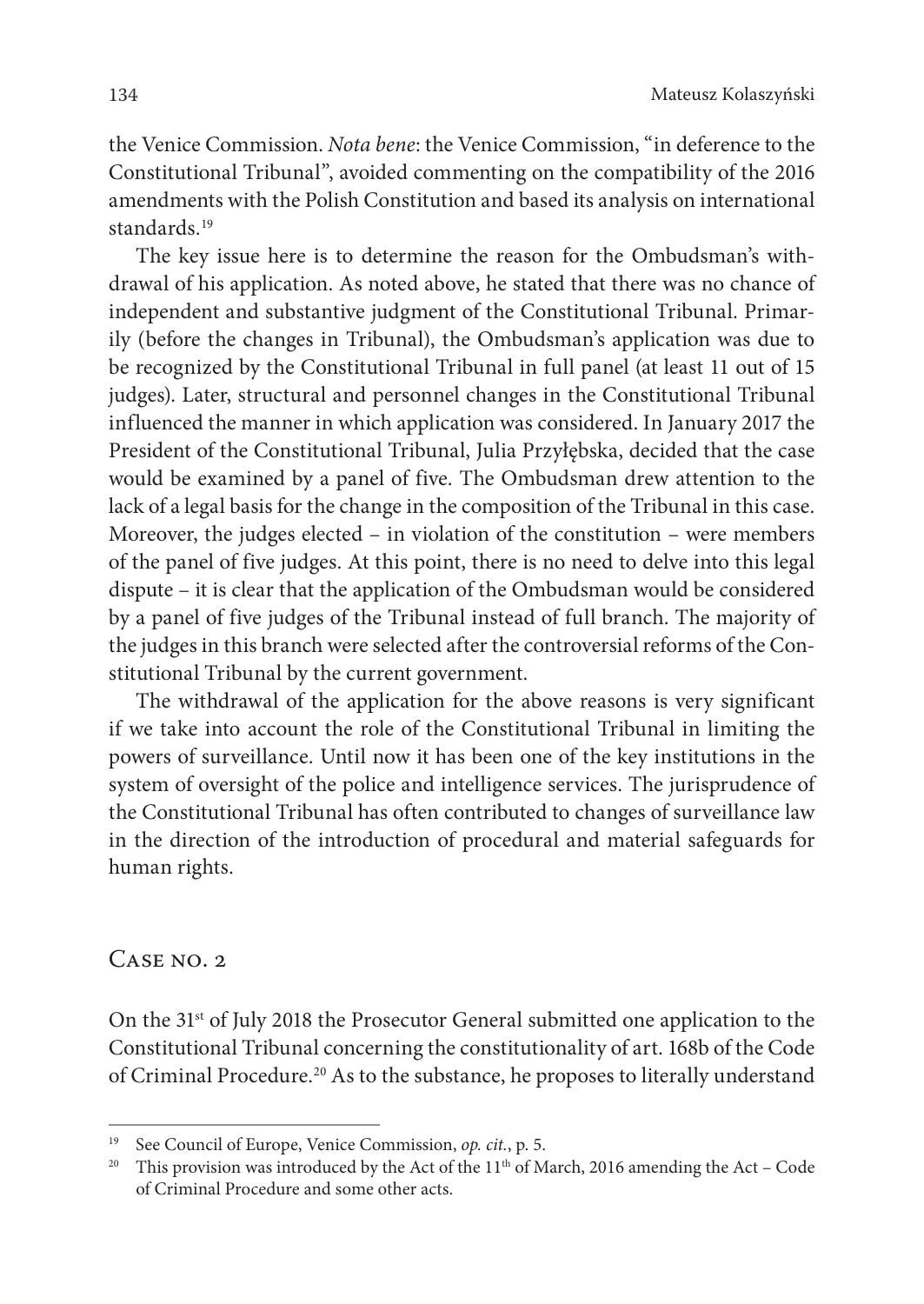this provision – if operational surveillance provided evidence of a different crime or one committed by a different person, the prosecutor shall take a decision as to whether to use this evidence in criminal proceedings. In this case, the catalog of crimes is no limitation as to when operational surveillance could be legally enforced. This opinion includes all offences prosecuted ex officio or fiscal offences – be they serious, very serious or minor. This means wider possibilities in the use of surveillance powers.

The application of the Prosecutor General includes, besides the legal arguments, a proposal regarding the vision of criminal policy. Political arguments are more important for understanding why he is in favor of increasing surveillance powers. The most important of them are presented below:

- **Surveillance powers as an effective tool of the state to fight and prevent crime.** In the application, the confidentiality of these powers is defined as their primary advantage.<sup>21</sup> The perspective of the state is visible in this statement, and not the individual's perspective.
- **Trust in the state.** The police and intelligence services may have broad powers, because they will be used against criminals and not "ordinary" citizens. The state must prevent and prosecute crimes in the name of the common good and the interests of victims of crime.<sup>22</sup> The common good can only be represented by a state that can effectively administer justice – only such a state can induce citizens' trust.23 Essentially, since we already have evidence of a crime, we must use it. If law enforcement does not use them for only formal reasons, then it limits trust in the state. According to the application, such a state deprives itself of effective tools with which to fight crime and becomes an additional burden on citizens.<sup>24</sup>
- **A catalog of offences as protection of the criminal.** According to the Prosecutor General, we cannot limit the possibility of using evidence of offences. A limit (e.g. the catalog of offences for the monitoring of which operational surveillance may be legally enforced) means promoting the reprehensible behavior of a citizen disloyal to the community at the expense of others – loyal citizens.25
- **Focus on the offender.** A person, against whom evidence of an offense has been gathered, is just an offender. Such a person has no right to privacy

<sup>&</sup>lt;sup>21</sup> The Prosecutor General's application (no. K 6/18), p. 9.

<sup>22</sup> Ibidem, p. 28.

<sup>&</sup>lt;sup>23</sup> Ibidem, p. 33.<br><sup>24</sup> Ibidem.<br><sup>25</sup> Ibidem, p. 66.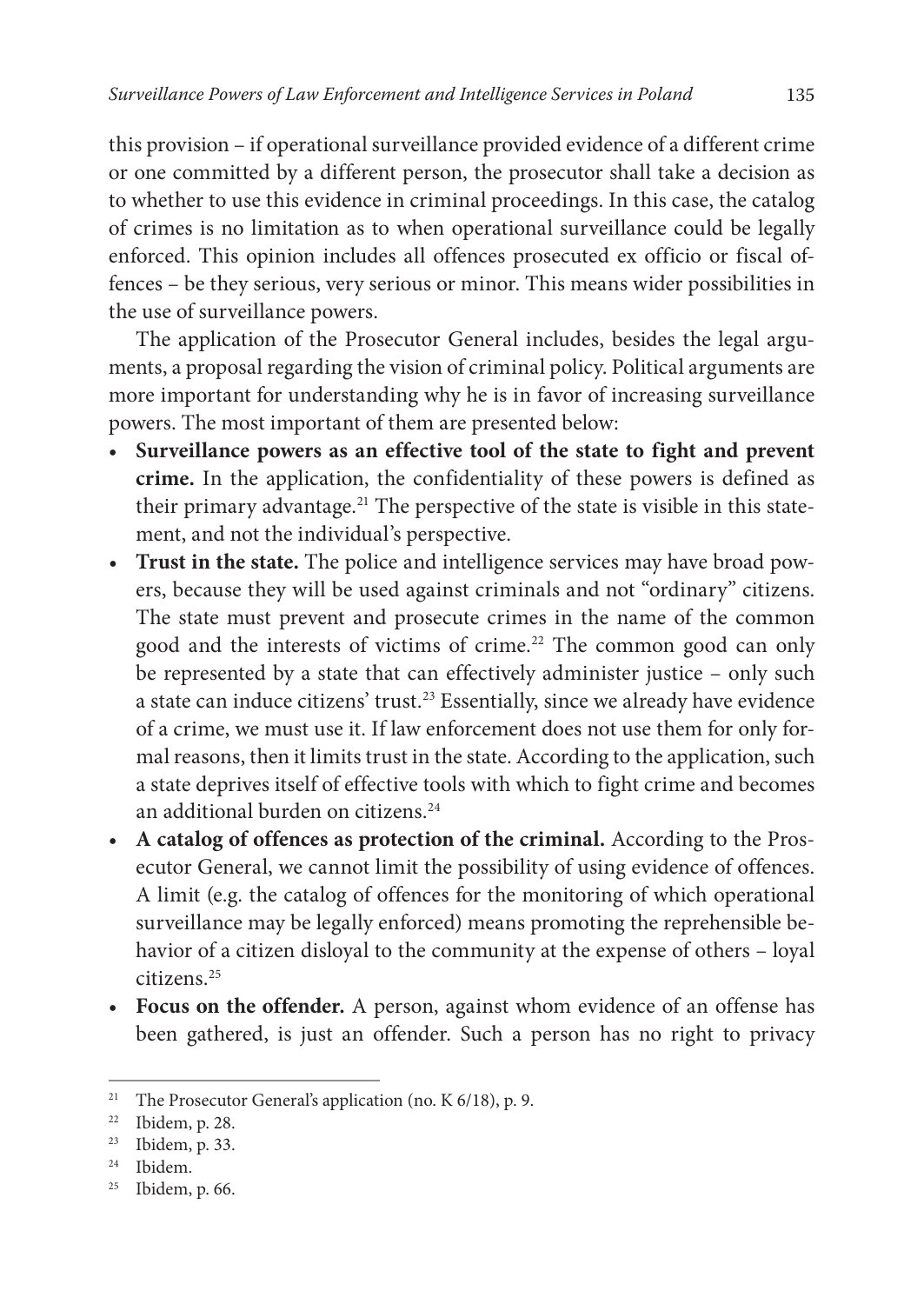because he or she stands against the community and does not fulfill their basic constitutional duty – to observe the law.26 If we have evidence, then the offender must be held criminally liable.<sup>27</sup>

• **Victim of an offence.** Almost any offence involves the harming of a person – a victim of an offence. A task of the state is to guarantee the victim that the offender will be held criminally liable.28 In addition, the state is obliged to ensure that everyone shall respect the freedoms and rights of others.

The General Prosecutor's application presents the powers of operational surveillance from the perspective of the state, specifically its law enforcement agencies. Surveillance is simply an effective tool with which to fight crime and we should not limit such tools. It is also specifically limited to focusing only on criminals and victims.

Another perspective is presented in the application of the Ombudsman regarding this provision.<sup>29</sup> His application focused on the protection of individual rights. The possibility of using evidence gathered by surveillance without limitation creates the risk of law enforcement agencies acting arbitrarily. The provisions covering criminal liability should be more precise from the perspective of individual rights. In addition, such powers of the state authorities require the creation of an effective and independent oversight system.

It is clear that the two perspectives presented above are very different. Now the Constitutional Tribunal will have to settle the Prosecutor General's application. In this situation the Tribunal will decide on whether or not to extend the state's powers of surveillance.

<sup>&</sup>lt;sup>26</sup> In accordance with article 31 para 2 Polish constitution: "Everyone shall respect the freedoms and rights of others. No one shall be compelled to do that which is not required by law. In accordance with article 83 of the Polish constitution: Everyone shall observe the law of the

Republic of Poland".<br><sup>27</sup> The Prosecutor General's application (no. K 6/18), p. 32.

<sup>&</sup>lt;sup>28</sup> Ibidem, p. 65.<br><sup>29</sup> See The Commissioner for Human Rights' application, no. K 24/16. This also withdrew his application from the Constitutional Tribunal.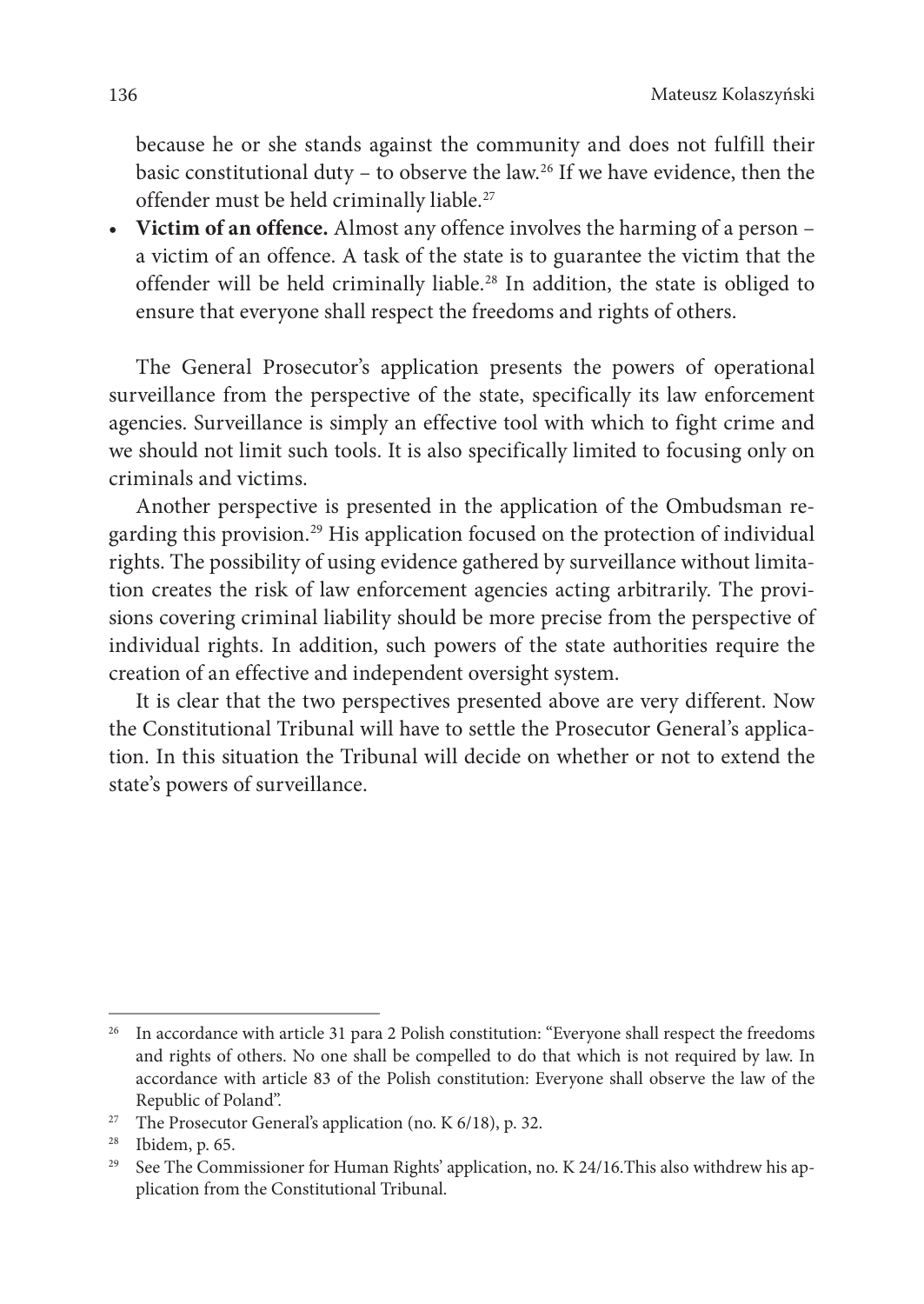## Case no. 3

In 2018 two new institutions emerged which were granted considerable powers in terms of surveillance: the State Protection Service (in Polish: Służba Ochrony Państwa, SOP) which was established on the 1<sup>st</sup> of February, 2018 and replaced the Government Protection Bureau (in Polish: Biuro Ochrony Rządu, BOR) as well as the Internal Supervision Bureau (in Polish: Biuro Nadzoru Wewnętrznego), which is subject to the control of the Ministry of the Interior and Administration.

The SOP, just like the Government Protection Bureau, is responsible for providing VIP security services for the Polish government (security of incumbent and former Presidents of Poland, high-ranking state officials etc.). However, the new service has gained much wider powers. Controversy was aroused by the granting of surveillance powers to the SOP, because the BOR did not have such powers. The surveillance powers of the SOP are wide and include operational surveillance and the collection of metadata. It is particularly worth noting that the draft law copied solutions of other police acts without any new proposals for better safeguards for human rights. This draft law was criticized for two reasons.30 Firstly, the SOP should not have any surveillance powers at all because such powers are not needed for the performance of its tasks.<sup>31</sup> Secondly, surveillance powers should be limited by better safeguards for human rights. The frequently mentioned safeguards in the context of this draft law were as follows:

- providing real control over the collection of metadata<sup>32</sup>;
- limiting arbitrariness in collecting metadata the principle of subsidiary<sup>33</sup>;
- • an obligation to inform (*ex post*) a person about the use of operational surveillance.<sup>34</sup>

These safeguards were proposed by, e.g., the Ombudsman and the Venice Commission regarding the police acts. They are based on the case law of the Constitutional Tribunal and the European Court of Human Rights. Finally, no new mechanisms were introduced to the Act. From the point of view of protect-

<sup>30</sup> Approval for the act: see J. Wyrembak, *Opinia prawna dotycząca rządowego projektu ustawy o Służbie Ochrony Państwa (druk sejmowy nr 1916),* Warsaw 2017.

<sup>&</sup>lt;sup>31</sup> Opinion of the Panoptykon Foundation on the draft law on the National Security Service, p. 2.<br><sup>32</sup> Opinion of the Supreme Court on the draft law on the National Security Service, p. 4; Opinion

of the Panoptykon Foundation…, p. 5

<sup>33</sup> Opinion of the Supreme Court…, p. 5.

<sup>34</sup> Opinion of the Panoptykon Foundation…, p. 4; see the Constitutional Tribunal, *Decision of 25 January 2006* (no. S 2/06).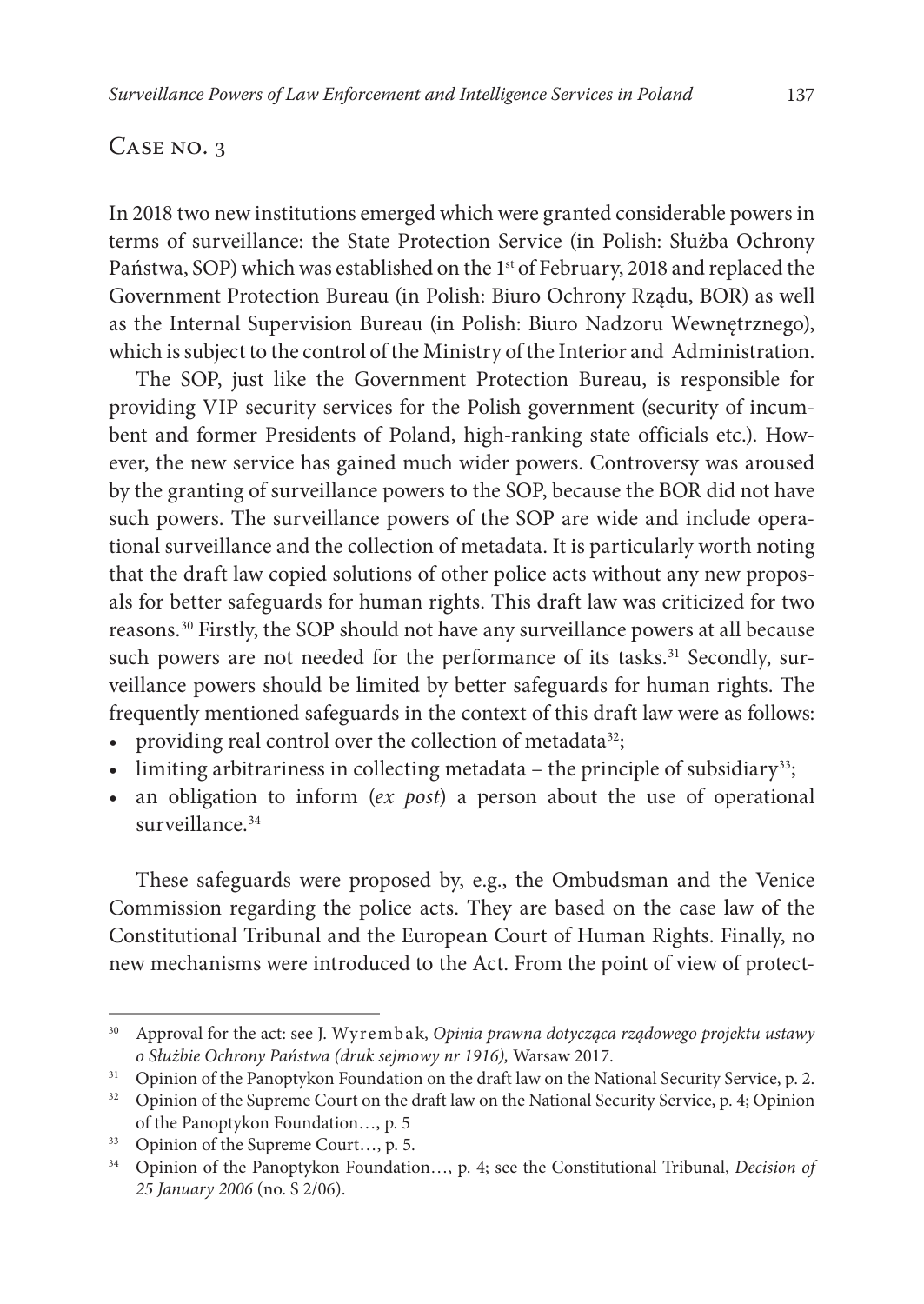ing human rights, or not, the State Protection Service is another agency authorized to carry out surveillance on people. This shows the lack of willingness to improve surveillance law.

In late 2017 and early 2018 another agency – the Internal Supervision Bureau – was established. On the 27<sup>th</sup> of January 2018 the first head of this institution was appointed. The Internal Supervision Bureau is specific – it is a part of the Ministry of the Interior and Administration and is supposed to keep under surveillance other services upon the request of the Minister of the Interior and Administration. The purpose of this service is to improve and unify ministerial control of other services: the Police, the Polish Border Guard and the State Protection Service. One of the tasks of the new agency is control of the surveillance activities of the above-mentioned services. Seconded police officers, border guards and SOP officers work primarily in the Internal Security Bureau. Formally, this institution is a part of the internal organization of the Ministry of Interior.

The wide surveillance powers of the Internal Security Bureau are controversial. Since 1990 – when civil control over security services was established – only the services (the Police, the Polish Border Guard, intelligence services etc.) have had surveillance powers. Prior to this Police forces and intelligence services were a part of the ministries, which were highly centralized, hierarchized and party-dependent. The police acts of 1990 completely reshaped the structure of the Ministry of Internal Affairs. It was divided into civil and political Ministry of Internal Affairs as well as politically neutral departments subject to the control of the minister. However, the new structure also singled out a few autonomous central authorities: the chief constable, the chief of the Office for State Protection and the chief of the Border Guard. Thereafter the Minister of Internal Affairs was responsible for the protection of state safety. However, neither he nor his office would be directly involved in commanding the services or carrying out surveillance. Since this time the burden of running the Office for State Protection (in Polish: Urząd Ochrony Państwa), the Police and the Polish Border Guard has fallen on the chiefs of these organizations. The Minister had the right to interfere only when he was entitled to do so by the applicable acts. This solution was designed to separate civil and political management in the ministry from professional and apolitical services. Until now, control over surveillance powers has belonged to prosecutors and courts.

The surveillance powers of the new services under the control of the Ministry of Internal Affairs work against the above-mentioned model. On the one hand, the Minister of the Interior gets the opportunity to view the surveillance materials of the subordinate services. On the other, his service – The Internal Security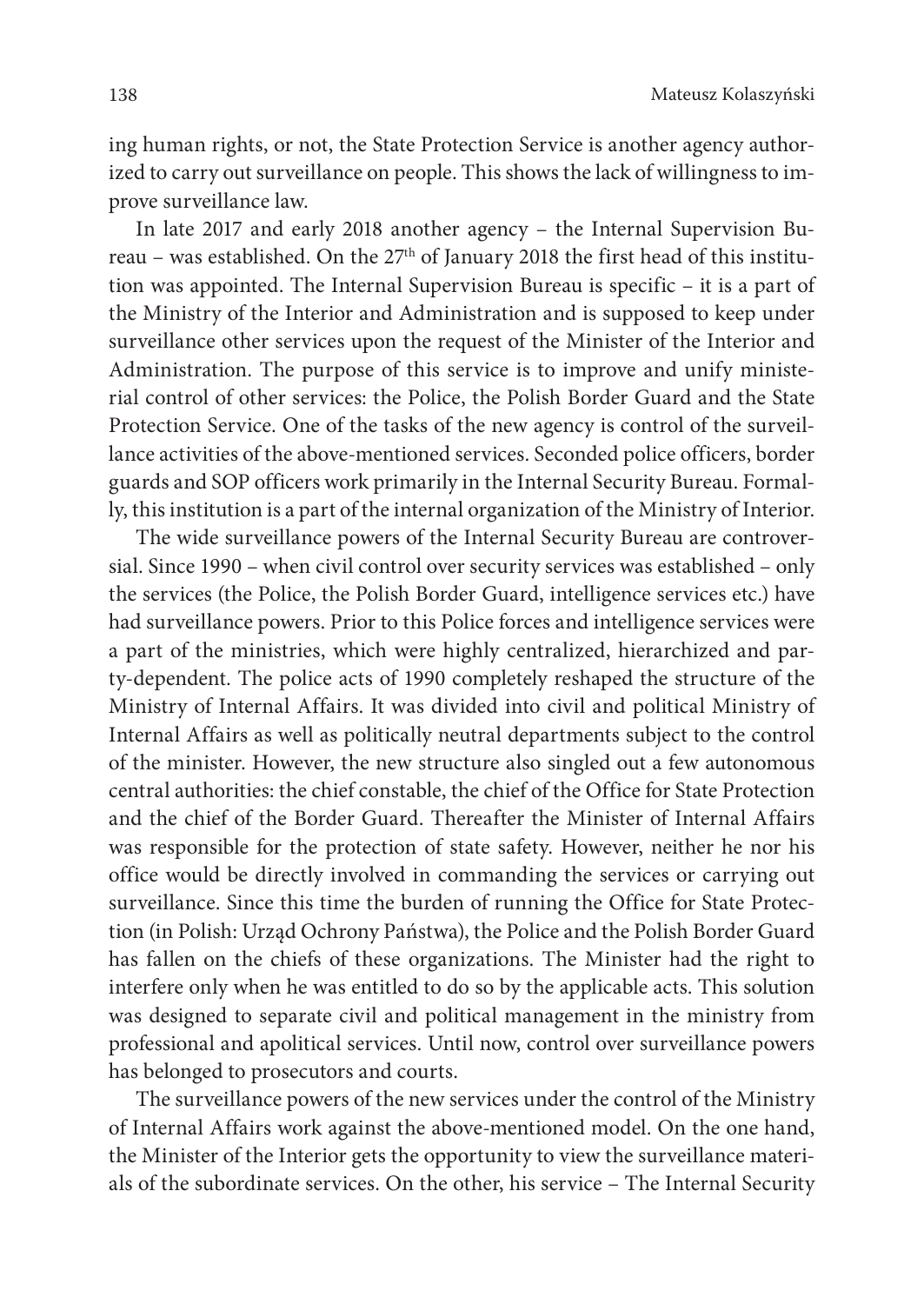Bureau – also has wide surveillance powers. For example, this institution can use operational surveillance or collecting metadata.

Surveillance methods form the core of the activity of each service. The problem of monitoring this activity is visible in many countries. However, the common standard is oversight exercised by an independent, external body. The appointment of the Internal Security Bureau does not meet this standard. The Ministry of Internal Affairs is politically accountable for the activities of the services controlled by it (the Police, the Polish Border Guard, the National Security Bureau). That is why a reliable explanation of violations may conflict with the minister's potential accountability. This lack of independence concerns the principles of secondment to serve in the Internal Security Bureau. Dismissal from the post may take place at any time. The consequences of such an arrangement may be the unwillingness of officers to undertake certain official activities for fear of being dismissed from the post. To sum up, in order to prevent violations in the functioning of the services, the minister was given the opportunity to influence the substantive (surveillance) activities of the supervised formations. 35 people are to serve in the Internal Security Bureau. It is debatable whether it was necessary to deconstruct the existing control system in order to enable 35 officers to perform their duties, especially since no previous attempt had been made to improve the system.

# **CONCLUSIONS**

In 2018 there were no significant reforms in Poland which increased the safeguards of individual rights regarding state surveillance. This status quo is far from the standard set by the Constitutional Tribunal and the European Court of Human Rights. In addition, personnel and organizational changes in the Constitutional Tribunal have made it difficult to predict the development of its further case-law. In 2018 the Polish Ombudsman withdrew a number of his applications to the Constitutional Tribunal, including applications related to surveillance. The intentions of his decisions are important. The Ombudsman withdrew his applications regarding surveillance not because the law has been corrected and already provides basic safeguards of individual rights. The reason is different – he stated that there was no chance of independent and substantive judgments of the Constitutional Tribunal. However, the Tribunal will consider the application of the General Prosecutor. This is interesting because he claims that the police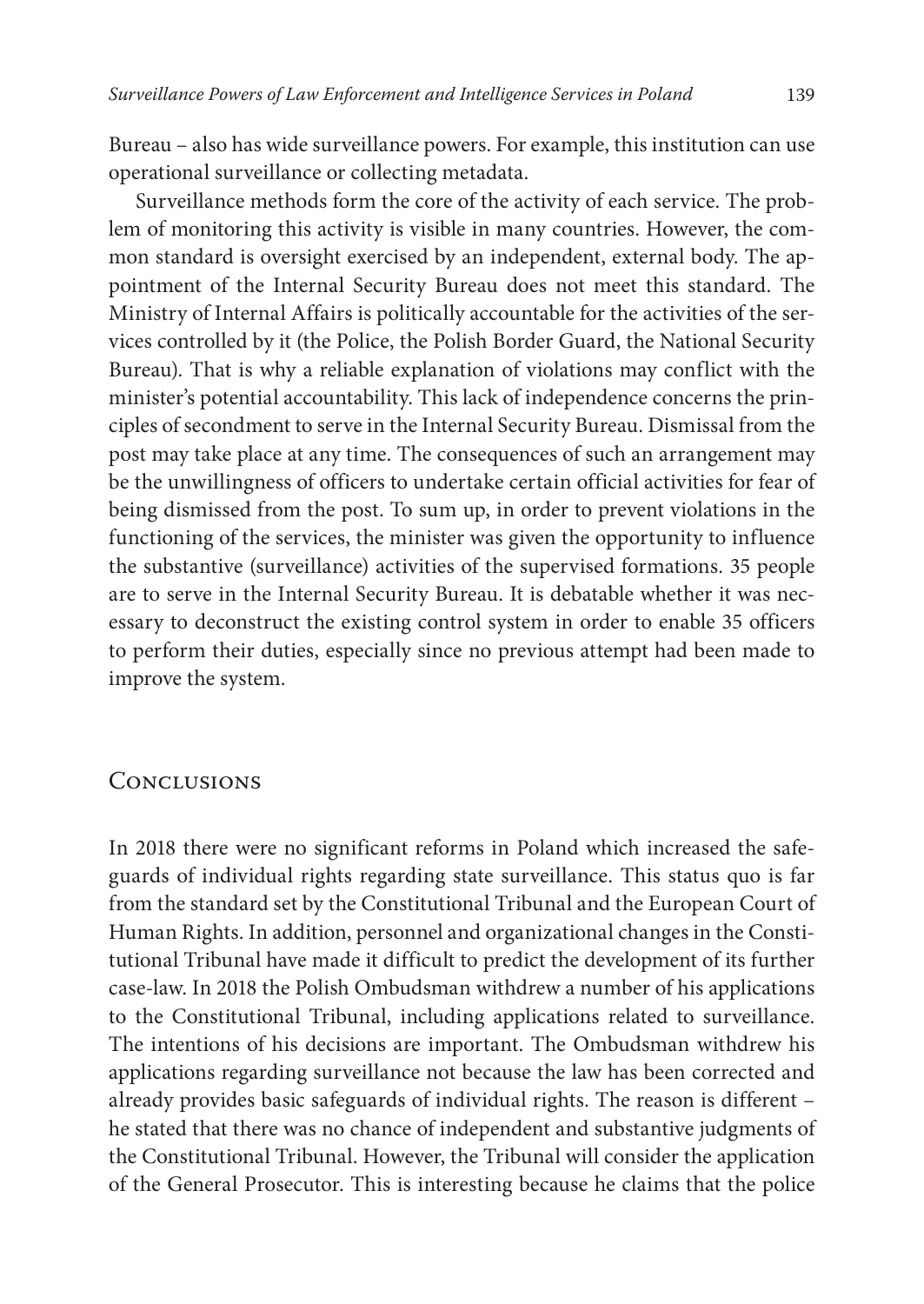and intelligence services should have wide surveillance powers. In his opinion it is unconstitutional to over-limit the possibilities of services in this area. Until now, the Constitutional Tribunal's case law has significantly reduced surveillance powers and was of major importance for statutory changes in the matter of surveillance when it comes to increasing safeguards of individual rights.

The government's surveillance policy of last year was not linked to the protection of individual rights. Surveillance powers are treated by the government only as an effective tool with which to fight crime. This approach was evident when the National Security Service was given very wide surveillance powers. The BOR – the predecessor of the SOP – had no surveillance powers. In this case there is a visible tendency for a multiplication of the services authorized to use surveillance powers. This has been a problem since the early 1990s. The newly established services keep getting extensive surveillance powers. There is a lack of deeper reflection on the relationship between these powers and the tasks of the individual services.

In 2018, surveillance became not only an effective tool for the services, but also a tool that politicians could use. This has involved the establishment of the Internal Security Bureau in the Ministry of the Interior and Administration. Formally, the Bureau is the internal structure of the ministry. In fact, it has the same surveillance powers as police and intelligence services. Nota bene: the Internal Security Bureau can apply surveillance powers to the services subordinate to the Minister of the Interior and Administration (the Police, the Polish Border Guard and the SOP). This means that surveillance activities of these services are available to a politician – the Minister of the Interior and Administration.<sup>35</sup> This arrangement does not create a system of independent control over surveillance.

<sup>&</sup>lt;sup>35</sup> This is the second politician that affects surveillance powers. According to the new Law on the Prosecutor's Office (*Act of 28 January 2016 Law on Prosecutor Office*, "Journal of Laws" 2017, item 1767 as amended) the office of the Prosecutor General is held by the Minister of Justice. This is especially important because prosecutors are also entitled to give permission for the use of some surveillance methods.